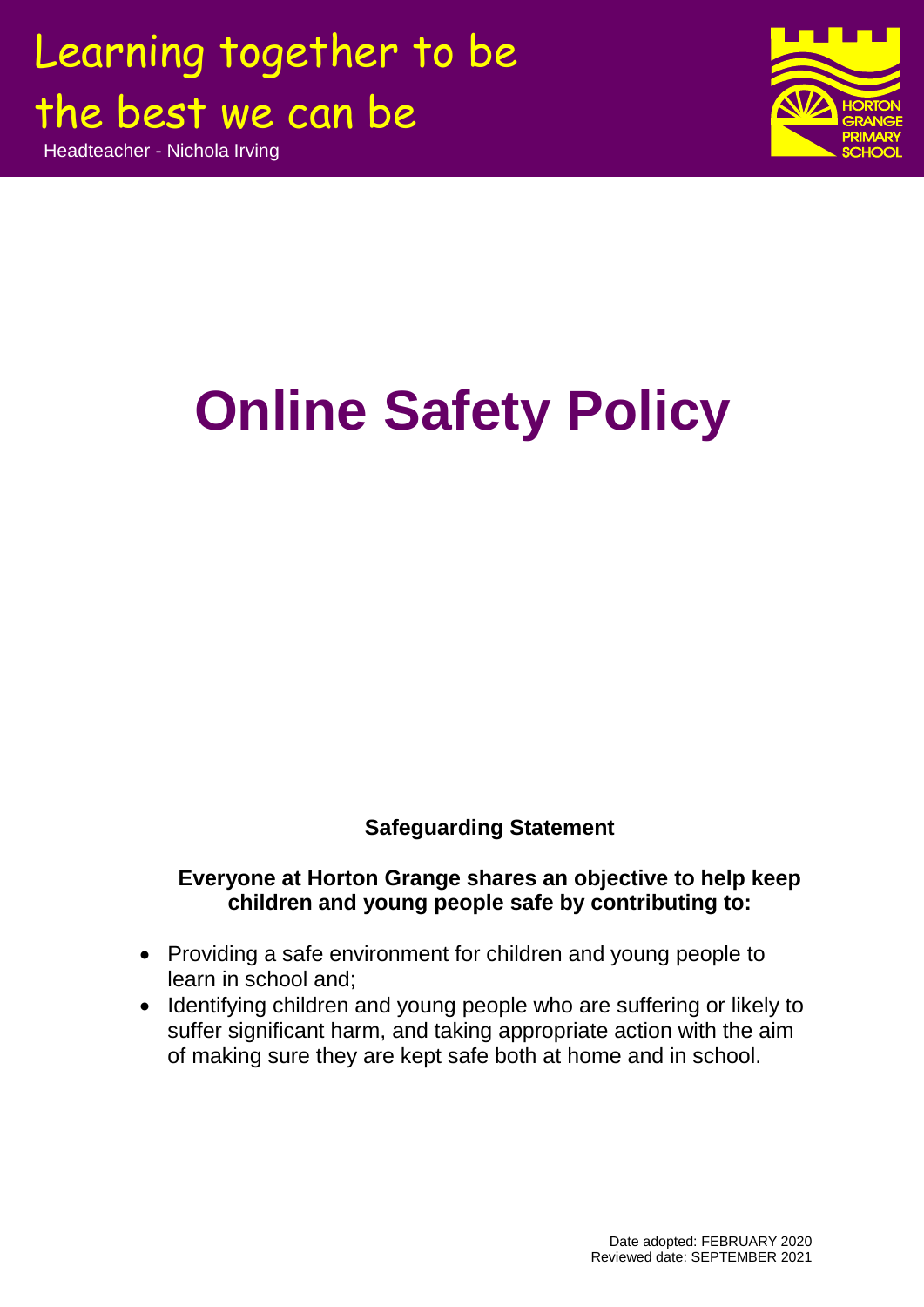Headteacher - Nichola Irving



Headteacher – Nichola Irving Online Safety Co-ordinator – Hamish Fields Deputy Online Safety Co-ordinator – Emma Brownrigg Online Safety Governor – Karl Lunn Chair of Governors – Janet Dyson Safeguarding Governor – Nicki Stephenson ICT Technician – John Harwood Computing Subject Leader – Hamish Fields

#### **What is meant by online safety?**

Online safety, sometimes called e-safety, refers to keeping safe when browsing the internet, online platforms or games and encompasses the use of new and existing technologies, and communications such as mobile phones and smart technologies, tablets, PCs and tools used for personal publishing. Schools and education settings provide a pivotal role in the protection of children online and in educating them to navigate the online world safely.

#### **Aims of the Policy**

The policy aims to ensure that children are safeguarded from potentially harmful and inappropriate online material whilst ensuring they are empowered and educated so that they can make responsible and healthy decisions about their online life and make the most of the vast online world that will undoubtedly continue to be a part of their lives now and in the future.

The school's Online Safety Policy will operate in conjunction with other policies

- Behaviour
- Anti-bullying
- Acceptable Use Policy (which includes the use of mobile phones in school)
- Child protection
- Curriculum
- Data Protection
- Photography
- Preventing extremism and radicalisation
- Social networking policy and guidance
- IT Security Policy
- Staff Code of Conduct

Online safety relies on effective practice at a number of levels and needs a whole school community approach for it to be successful:

- Responsible ICT use by all staff and students encouraged by education and made explicit through published policies; These include
	- Keeping Children Safe in Education-Statutory Guidance for Schools and Colleges 2021
	- Relationships Education, Relationships and Sex Education (RSE) and Health Education Statutory guidance for governing bodies, proprietors, head teachers, principals, senior leadership teams, teachers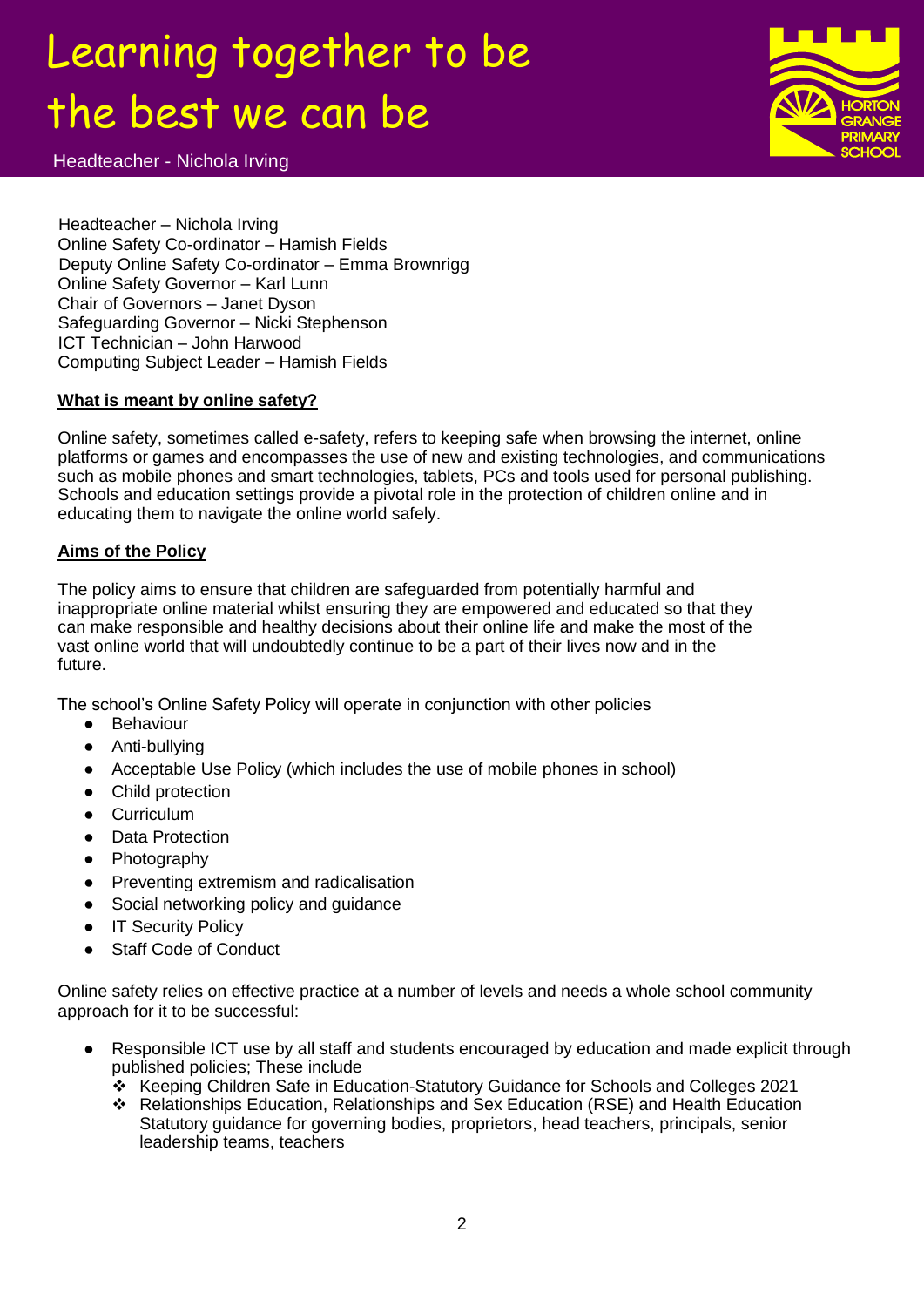

#### Headteacher - Nichola Irving

- $\div$  Education for a Connected World 2020 edition A framework to equip children and young people for digital life
- Education Inspection Framework
- ❖ Inspecting safeguarding in early years, education and skills settings
- Sound implementation of Online Safety Policy in both administration and curriculum, including secure school network design and use;
- Safe and secure broadband including the effective management of filtering including school devices that are used off site for remote learning purposes;
- The appointment of an Online Safety Coordinator and deputy to implement and manage this policy; The support of the headteacher and governing body, including a designated online safety governor
- Supporting parents in the use of ICT and emerging technologies at home, including advice on gaming and parental settings for devices.

#### **1. Introduction**

The purpose of this policy is to ensure the online safety of the whole school community through:

- Establishing ground rules that are in place in Horton Grange Primary School for using the internet and electronic communications such as mobile phones, tablets, PCs and devices they may use at home for gaming. It highlights the need to educate the pupils about the benefits and risks of using technology and provides safeguards and awareness for users to enable them to control their online experience and make the most of the vast and varied online world in a safe way.
- Describing how these fit into the wider context of our behaviour, well-being and PSHE policies;
- Demonstrating the methods used to protect children from accessing sites containing inappropriate material such as pornography, racist or politically extreme views and violence.
- Ensuring staff have up to date training in online safety and are equipped to deal with the rapidly changing online world and can support children and parents effectively.
- Highlighting how parents will be supported to support their children with online safety
- A yearly review and in the light of new technologies and platforms and updates to guidance. This will be carried out with the involvement of staff, pupils, governors and parents.

#### **Breadth of Online Safety Issues**

The 4 areas of risk and those covered when teaching online safety are categorised as the following (As outlined in KCSiE 2021) Content is taught as appropriate to the age of the children.

#### **Content**

being exposed to illegal, inappropriate or harmful content, for example: pornography, fake news, racism, misogyny, self-harm, suicide, anti-Semitism, radicalisation and extremism.

#### **Contact**

being subjected to harmful online interaction with other users; for example: peer to peer pressure, commercial advertising and adults posing as children or young adults with the intention to groom or exploit them for sexual, criminal, financial or other purposes'.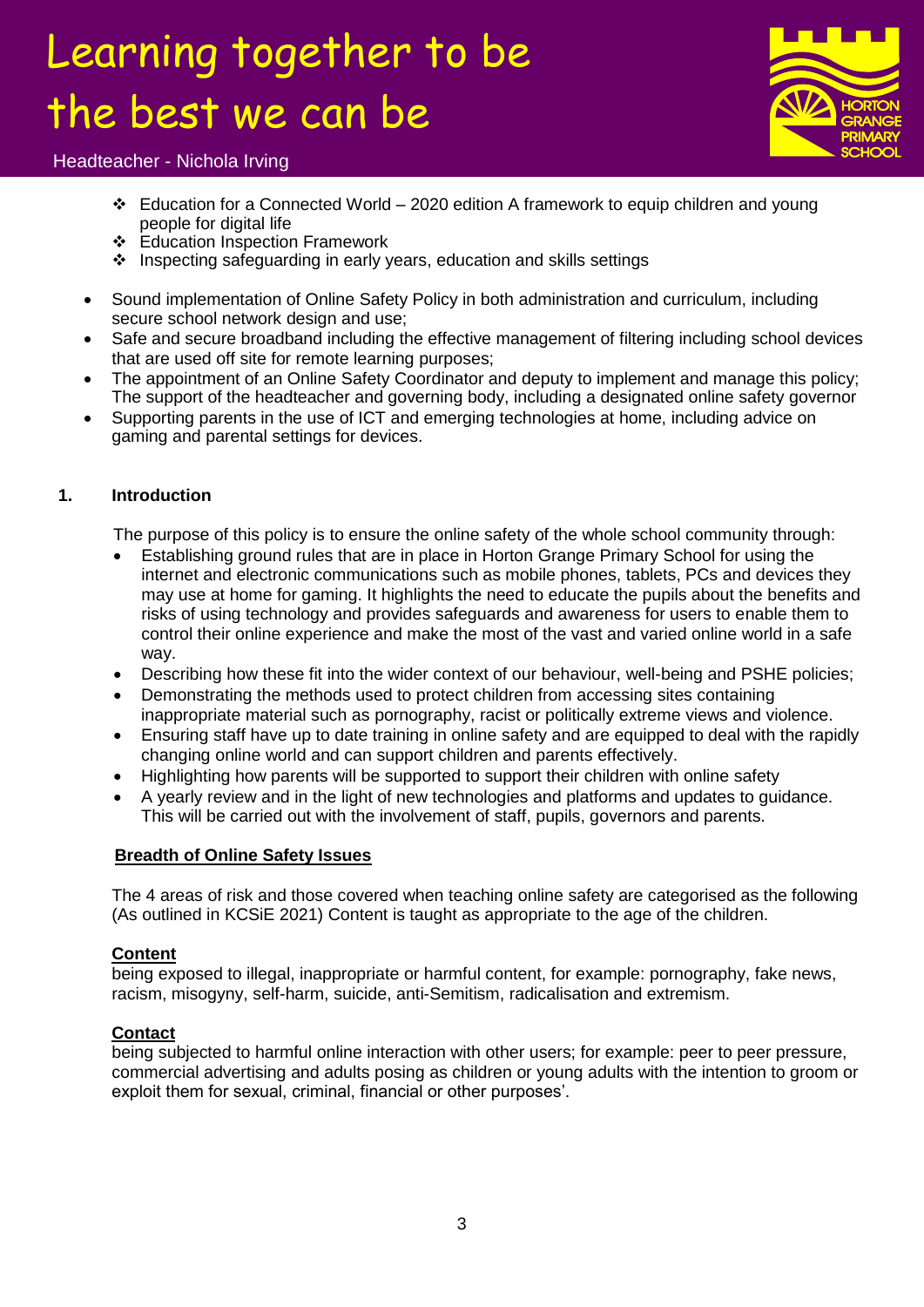#### Headteacher - Nichola Irving



#### **Conduct**

personal online behaviour that increases the likelihood of, or causes, harm; for example, making, sending and receiving explicit images (eg consensual and non-consensual sharing of nudes and semi-nudes and/or pornography, sharing other explicit images and online bullying

#### **Commerce**

risks such as online gambling, inappropriate advertising, phishing and or financial scams.

#### **Roles and Responsibilities**

#### **Governors**

Governors are responsible for approving the Online Safety Policy and reviewing its effectiveness on an annual basis. Governors will be updated on online safety incidents as appropriate. A member of the governing body has been designated as the Online Safety Governor. They are responsible for ensuring that staff receive up to date training in online safety in accordance with regular safeguarding training. They are responsible for ensuring children are taught about how to keep themselves safe online and recognise that different provision may be needed for children with SEND, those who are deemed vulnerable or victims of abuse.

#### **Headteacher and Senior Leaders**

- The headteacher has a duty of care for ensuring the safety (including online safety) of members of the school community.
- The headteacher is responsible for ensuring that all staff and relevant stakeholders receive suitable and up to date training to enable them to carry out their roles as necessary.
- The headteacher will ensure that there is a system in place for monitoring and support of those in school who carry out the internal online safety role. This is to provide a safety net and also support those colleagues who take on important monitoring roles e.g. weekly SENSO reports.
- The headteacher will ensure that all members of the school community know how to intervene if they have concerns and how to escalate those concerns if needed. Clear communication to staff, children and parents as to who to contact with concerns forms part of this responsibility.

#### **Online Safety Co-ordinator/Deputy**

- Takes day-to-day responsibility for online safety issues and has a leading role in establishing and reviewing school online safety policies
- Are responsible for regularly monitoring internet and device use via SENSO and updates the headteacher, governors and senior managers on a regular basis. This includes reporting online safety issues and subsequent actions both via CPOMS and to the safeguarding team, monthly
- Acts as a point of contact for online safety issues within the school
- Supports the national online safety strategy and disseminates up to date information among the staff and arranges staff development as a result of information regarding emerging and changing technologies
- Is also jointly responsible along with the Designated Person for Child Protection and Safeguarding Co-ordinator for the duty of care requirements under the Safeguarding arrangement within school
- Is supported in this role by the Deputy Online Safety Co-ordinator
- Liaises with LA and the school technician
- Provides training (or helps source external, relevant CPD) and advice to staff and pupils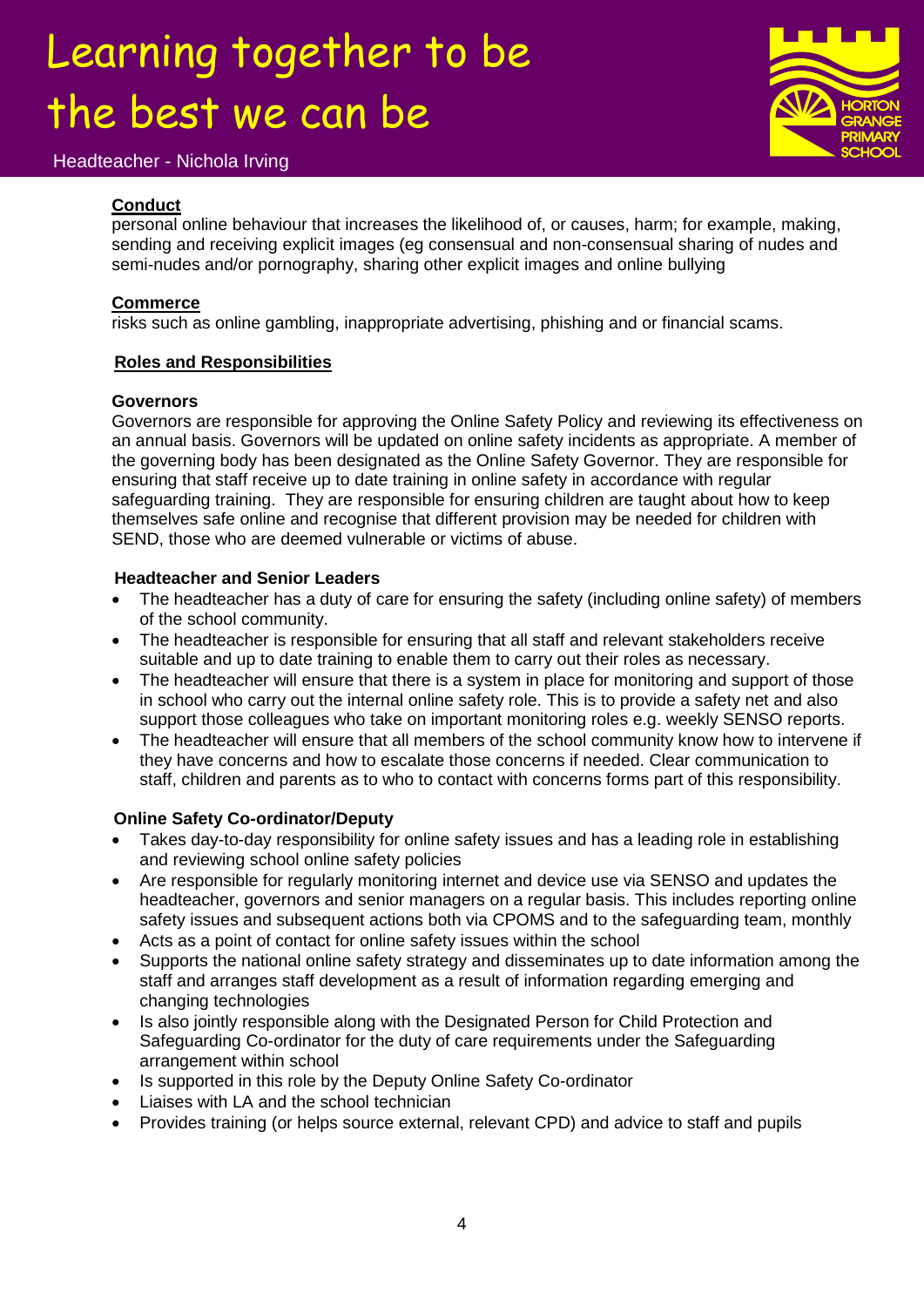

#### Headteacher - Nichola Irving

- Provides advice and, where necessary, training to parents so they can support their children to be safe online. This can be through published advice, workshops or on an individual basis when the need arises
- Liaises with staff to help deliver work during Internet Safety Week each year as well as supporting the delivery of online safety through the curriculum and training

#### **ICT Technician i**s responsible for ensuring:

- the school's technical infrastructure is secure and not open to misuse or malicious attack
- the school meets required online safety technical requirements and any LA Online Safety Policy/Guidance that may apply
- that users may only access the networks and devices through a properly enforced password protection policy, in which passwords are regularly changed
- the filtering policy is applied, and updated on a regular basis, and that its implementation is not the sole responsibility of any single person
- that they keep up to date with online safety technical information in order to effectively carry out their online safety role and to inform and update others as relevant
- that the use of the network/internet/VLE/remote access/email is regularly monitored in order that any misuse/attempted misuse can be reported to the headteacher for investigation
- that monitoring software/systems are implemented and updated as agreed in school policies.

#### **Teaching and Support Staff** are responsible for ensuring that:

- they have an up-to-date awareness of online safety matters and of the current school online safety policy and practices
- they have read, understood and signed the Staff Acceptable Use Policy Agreement (AUP).
- they report any suspected misuse or problem to the headteacher for investigation.
- all digital communications with children/parents/carers should be on a professional level.
- online safety is embedded in all aspects of the curriculum.
- children understand and follow the online safety and AUP.
- pupils have a good understanding of research skills and the need to avoid plagiarism and uphold copyright regulations.
- they monitor the use of digital technologies, mobile devices, camera etc in lessons and other school activities (where permitted) and implement current policies with regard to these devices.
- in lessons where internet use is pre-planned, children should be quided to sites checked as suitable for their use and procedures are in place for dealing with any unsuitable material that is found in internet searches.

**Child Protection/Safeguarding Designated Leads** should be trained in online safety issues and be aware of the potential for serious child protection/safeguarding issues to arise from:

- sharing or personal data
- access to illegal/inappropriate materials
- inappropriate online contact with adults/strangers
- potential or actual incidents of grooming
- cyber-bullying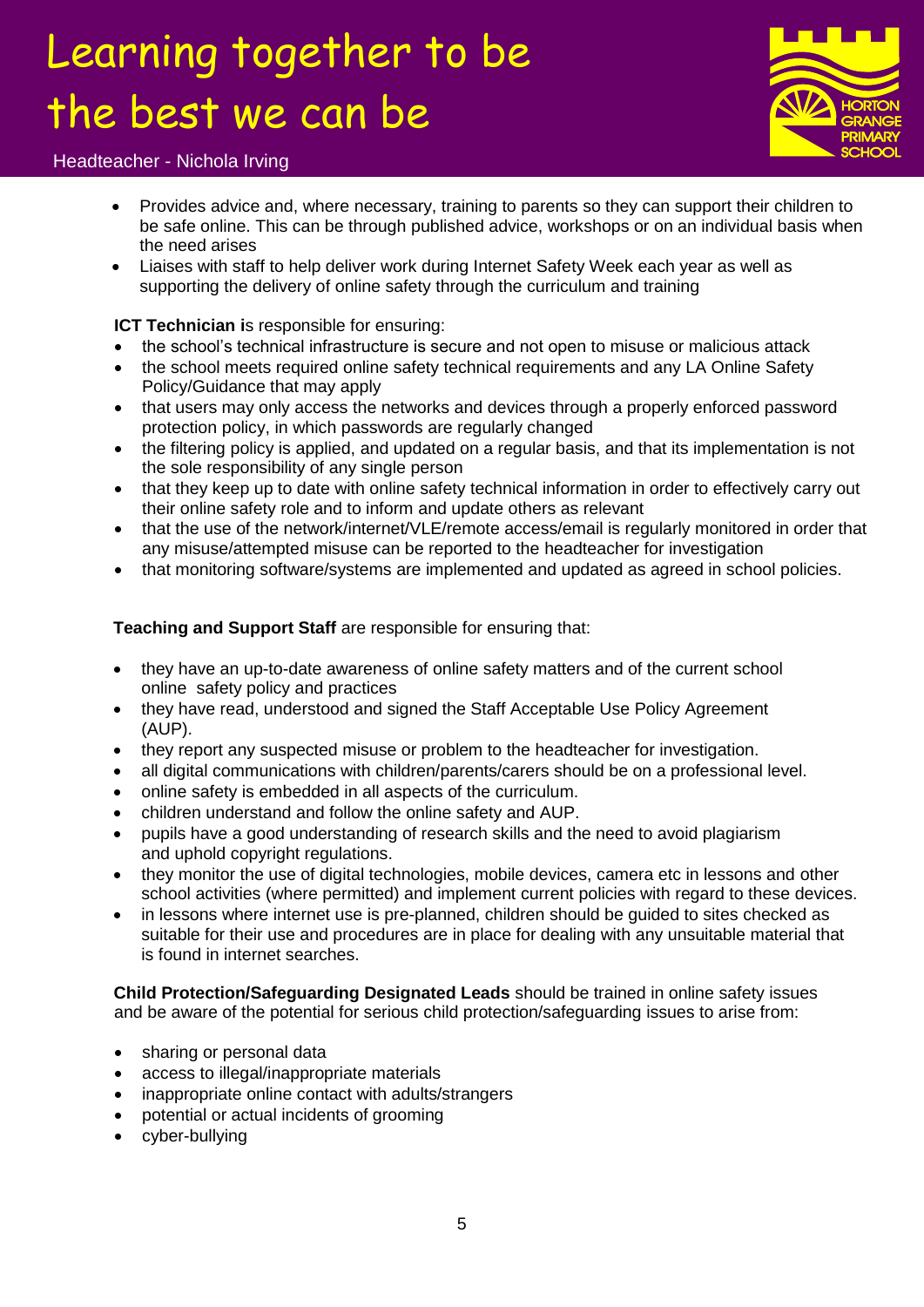

#### Headteacher - Nichola Irving

#### **Pupils:**

- are responsible for using the school digital technology systems in accordance with the pupil AUP
- are developing a good understanding of research skills and the need to avoid plagiarism and uphold copyright regulations
- need to understand the importance of reporting abuse, misuse or access to inappropriate materials and know how to do so (switch off monitor ONLY and report to a member of staff immediately).
- will be expected to know and understand policies on the use of mobile devices and digital cameras
- should be helped to understand the need for the pupil AUP and encouraged to adopt safe and responsible use both within and outside school
- should know and understand policies on the taking/use of images and on cyber-bullying
- should understand the importance of adopting good online safety practices when using digital technologies out of school and realise that the Online Safety Policy covers their actions out of school, if related to their membership of the school

#### **Parents/Carers**

Parents/Carers play a crucial role in ensuring that their children understand the need to use the internet/mobile devices in an appropriate way. The school will take every opportunity to help parents understand these issues through workshops, newsletters, parents' evenings, letters, website, weekly online safety updates, information about local and national online safety campaigns and relevant literature. Parents and carers will be encouraged to support the school in promoting good online safety practices and to follow guidelines on the appropriate use of:

- digital and video images taken at school events
- access to parents' sections of the website/VLE and online pupil records

#### **2. Teaching and Learning**

Children must be educated to take a responsible approach to their online activity. Therefore, education of online safety is an essential component of the school's online safety provision and runs in. Children and young people need the help and support of the school to recognise and avoid online safety risks and build their resilience.

Online safety should be a focus in all areas of the curriculum and staff should reinforce online safety messages across the curriculum. The online safety curriculum should be broad, relevant and provide progression, with opportunities for creative activities and will be provided in the following ways:

- A planned online safety curriculum should be provided as part of Computing / PSHE / other lessons and should be regularly revisited. Online safety lessons are part of the essence of the subject and are specifically taught at the beginning of each half termly unit as well as being revisited throughout the unit and as part of other curriculum areas such as PSHE
- Key online safety messages should be reinforced as part of a planned programme of assemblies and class activities
- Pupils should be taught in all lessons to be critically aware of the materials / content they access on-line and be guided to validate the accuracy of information.
- Pupils should be taught to acknowledge the source of information used and to respect copyright when using material accessed on the internet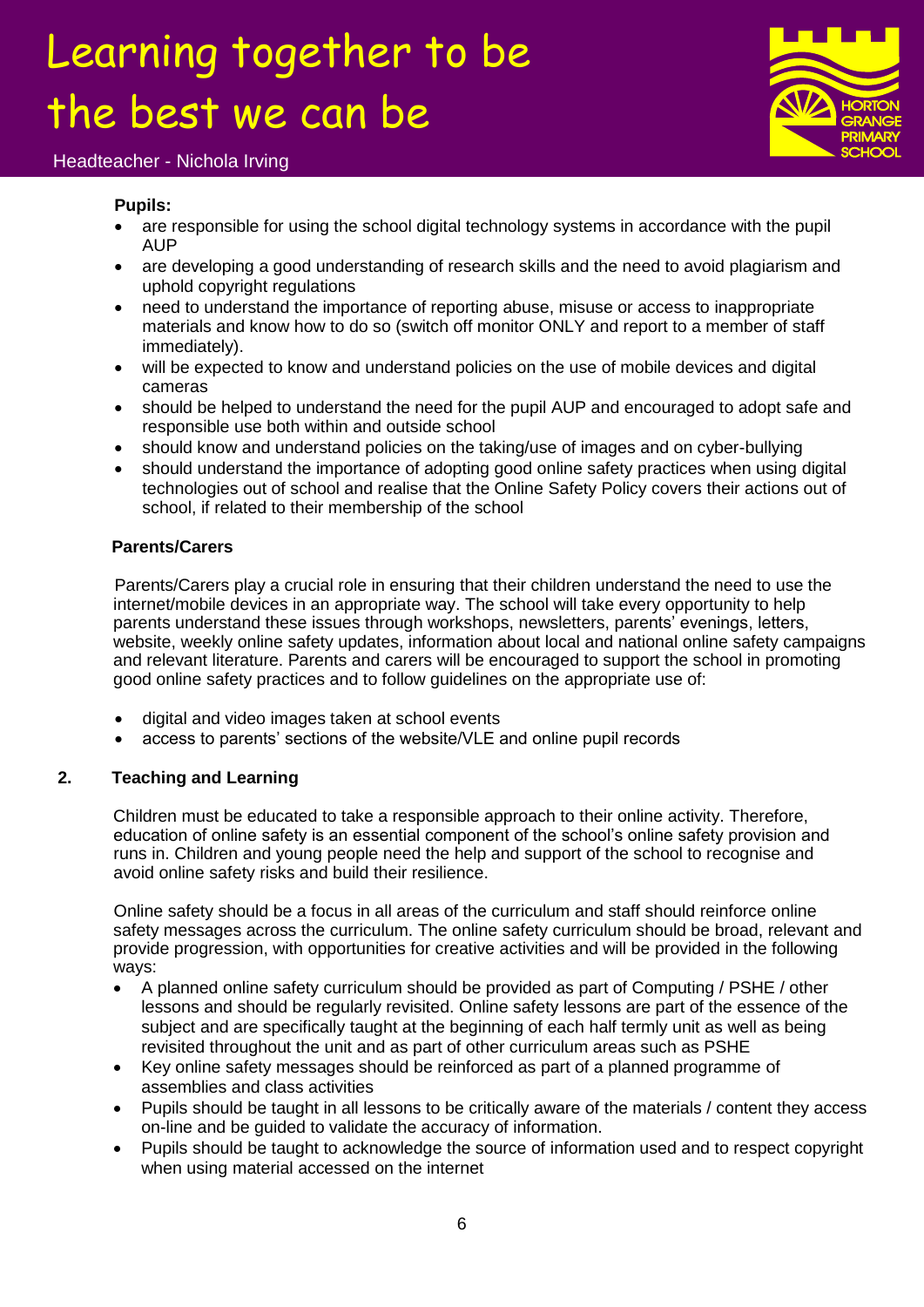

Headteacher - Nichola Irving

- Pupils should be helped to understand the need for the pupil Acceptable Use Agreement and encouraged to adopt safe and responsible use both within and outside school
- Staff should act as good role models in their use of digital technologies the internet and mobile devices
- In lessons where internet use is pre-planned, it is best practice that pupils should be quided to sites checked as suitable for their use and that processes are in place for dealing with any unsuitable material that is found in internet searches.
- It is accepted that from time to time, for good educational reasons, students may need to research topics (eg racism, drugs, and discrimination) that would normally result in internet searches being blocked. In such a situation, staff can request that the Technical Staff can temporarily remove those sites from the filtered list for the period of study. Any request to do so should be auditable, with clear reasons for the need.

#### **Remote Learning**

Online safety when learning remotely is covered by the schools Remote Learning Policy. School devices that are loaned to students are subject to the same filtering systems as those in school. When children are using personal devices at home, parents should ensure that parental filters and controls are in place and teachers, the Online Safety coordinator and deputy can advise them on this. Regular contact with parents is made throughout times where remote learning is necessary and this provides a vehicle for helping to keep children safe online throughout these times away from school

#### **Education – parents / carers**

Some parents and carers have only a limited understanding of online safety risks and issues, yet they play an essential role in the education of their children and in the monitoring / regulation of the children's on-line behaviours. Parents may underestimate how often children and young people come across potentially harmful and inappropriate material on the internet and may be unsure about how to respond.

The school will therefore seek to provide information and awareness to parents and carers through:

- Curriculum activities
- Letters, newsletters, website,
- Parents / Carers sessions
- High profile events / campaigns eg Safer Internet Day
- Regular online safety updates uploaded onto the school's Facebook Page
- Reference to the relevant web sites / publications eg http://www.childnet.com/parents-and carers

#### **Education – The Wider Community**

The school will provide opportunities for local members of the community to gain from the school's online safety knowledge and experience. This may be offered through the following:

- Online Safety messages targeted towards grandparents and other relatives as well as parents.
- The school website will provide online information for the wider community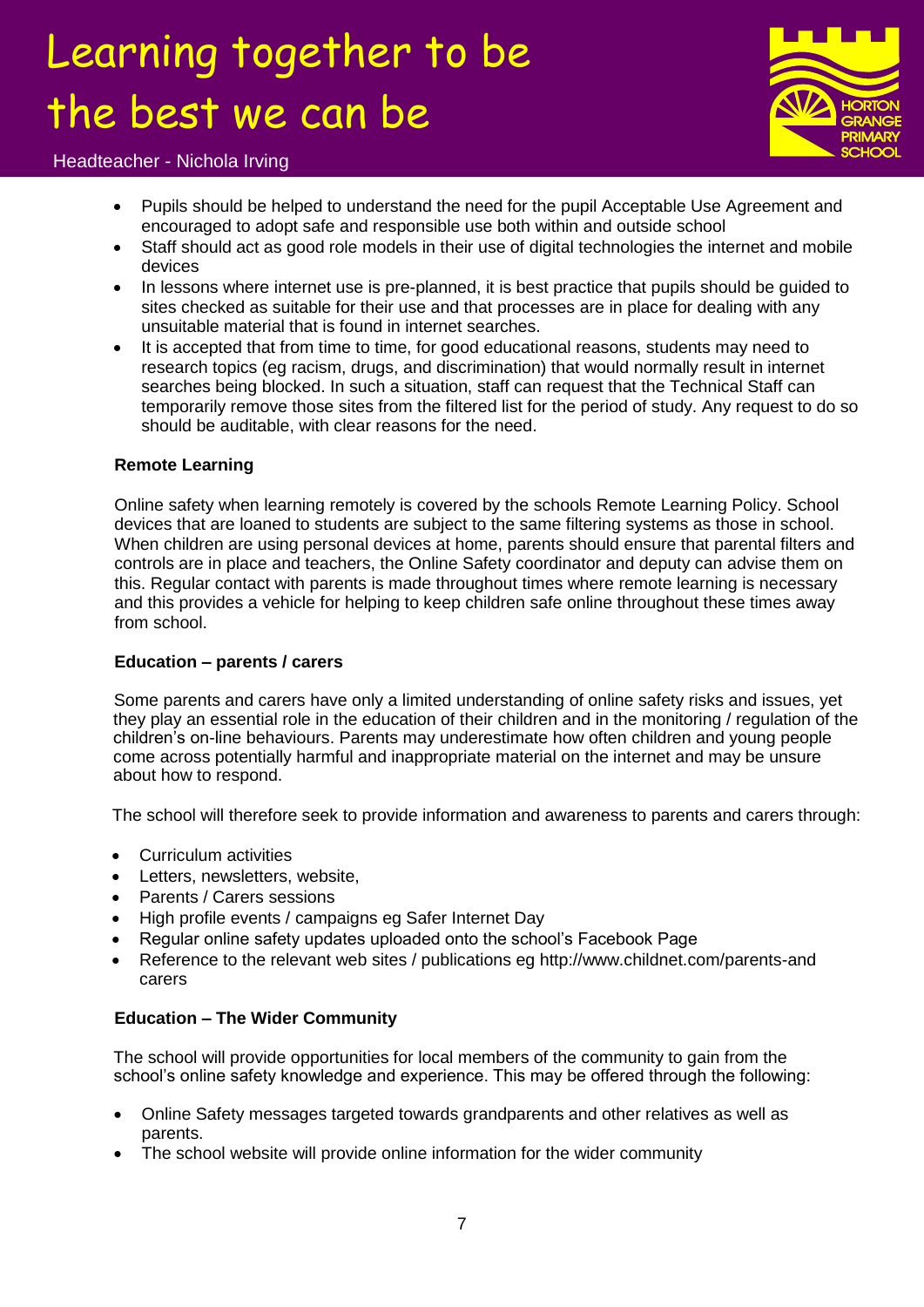

#### Headteacher - Nichola Irving

- Supporting community groups eg Early Years Settings, to enhance their online safety provision
- Providing family learning courses in the use of new digital technologies, digital literacy and online safety

#### **Education & Training – Staff / Volunteers**

It is essential that all staff receive online safety training and understand their responsibilities, as outlined in this policy. Training will be offered as follows:

- A planned programme of formal online safety training will be made available to staff. This will be regularly updated and reinforced. An audit of the online safety training needs of all staff will be carried out and appropriate training sourced either internally or externally
- All new staff should receive online safety training as part of their induction programme, ensuring that they fully understand the school online safety policy and Acceptable Use Agreements.
- The Online Safety Co-ordinator will receive regular updates through attendance at external training events (eg LA / other relevant organisations) and by reviewing guidance documents released by relevant organisations.
- This Online Safety Policy and its updates will be presented to and discussed by staff in staff meetings.
- The Online Safety Co-ordinator will provide advice / guidance / training to individuals as required.

#### **Training – Governors**

Governors have a responsibility for ensuring that online safety training is included in the regularly updated safeguarding training, Governors should take part in online safety training / awareness sessions, with particular importance for those who are members of any sub-committee / group involved in technology / e safety / health and safety / child protection. This may be offered in a number of ways:

- Attendance at training provided by the Local Authority / National Governors Association / or other relevant organisation
- Participation in school training / information sessions for staff or parents where possible

#### **Technical – infrastructure / equipment, filtering and monitoring**

The school will be responsible for ensuring that the school infrastructure / network is as safe and secure as is reasonably possible and that policies and procedures approved within this policy are implemented. It will also need to ensure that the relevant people named in the above sections will be effective in carrying out their online safety responsibilities:

- School technical systems will be managed in ways that ensure that the school meets recommended technical requirements
- There will be regular reviews and audits of the safety and security of school technical systems
- Servers, wireless systems and cabling must be securely located and physical access restricted
- All users will have clearly defined access rights to school technical systems and devices.
- All users (in KS1 and 2) will be provided with a username and secure password by the IT technician who will keep an up to date record of users and their usernames. Users are responsible for the security of their username and password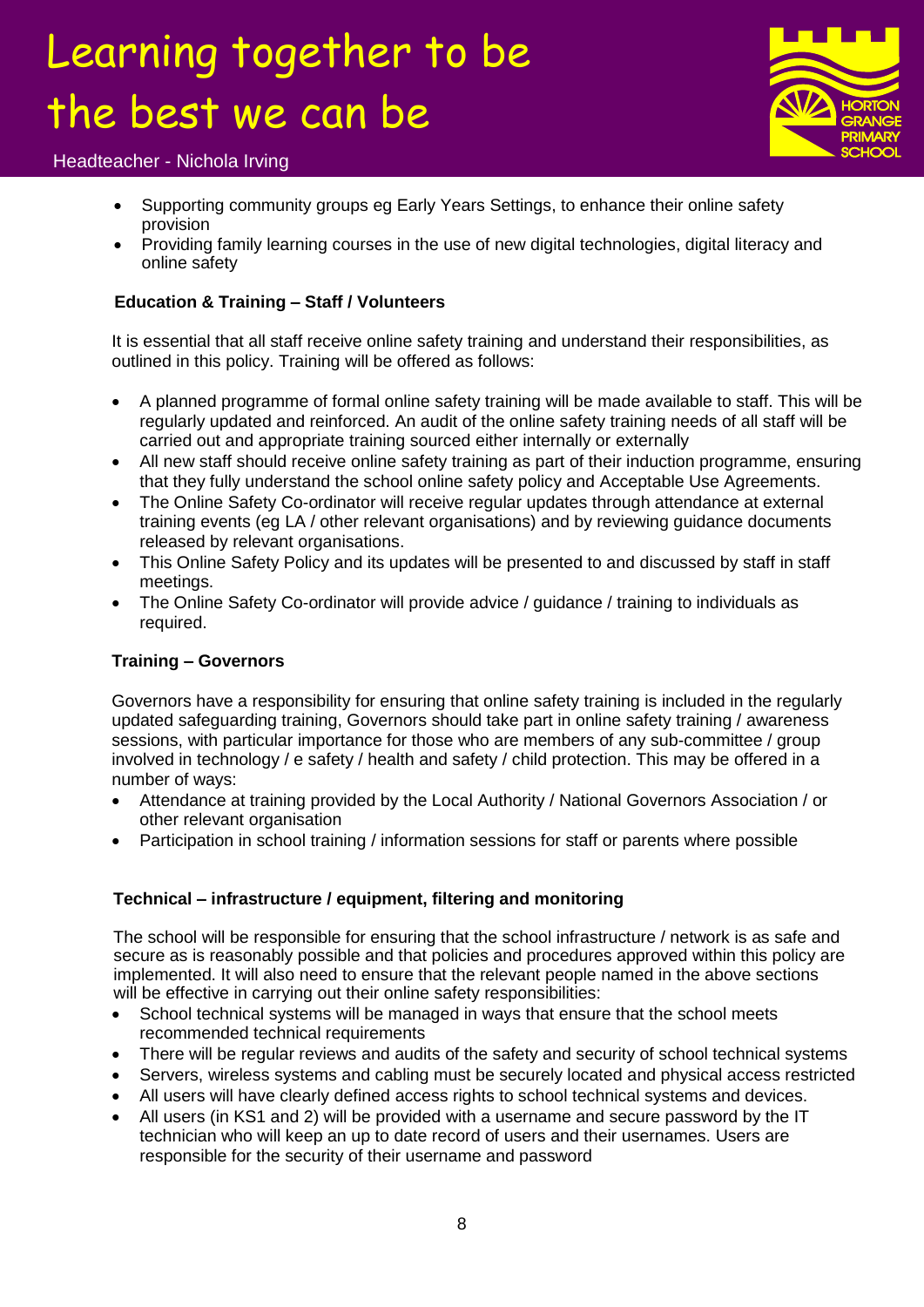

#### Headteacher - Nichola Irving

- The "master / administrator" passwords for the school ICT system, used by the IT technician must also be available to the headteacher or other nominated senior leader and kept in a secure place
- IT Technician is responsible for ensuring that software licence logs are accurate and up to date and that regular checks are made to reconcile the number of licences purchased against the number of software installations.
- Internet access is filtered for all users illegal content (child sexual abuse images) is filtered by the broadband or filtering provider by actively employing the Internet Watch Foundation CAIC list. Content lists are regularly updated and internet use is logged and regularly monitored. There is a clear process in place to deal with requests for filtering changes
- Technical staff regularly monitor and record the activity of users on the school technical systems and users are made aware of this in the Acceptable Use Agreement.
- An appropriate system is in place for users to report any actual / potential technical incident / security breach to the relevant person, as agreed).
- Appropriate security measures are in place to protect the servers, firewalls, routers, wireless systems, work stations, mobile devices etc from accidental or malicious attempts which might threaten the security of the school systems and data. These are tested regularly. The school infrastructure and individual workstations are protected by up to date virus software.
- An agreed policy is in place for the provision of temporary access of "guests" onto the school systems
- An agreed policy is in place (see Acceptable Use) regarding the extent of personal use that users and their family members are allowed on school devices that may be used outside of school.
- It is agrees that staff are using their professional judgement/experiences, allowed to download executable files and install programmes on school devices.
- An agreed policy is in place regarding the use of removable media (eg memory sticks / CDs / DVDs) by users on school devices. Personal data cannot be sent over the internet or taken off the school site unless safely encrypted or otherwise secured. All staff are encouraged to use the cloud storage provided.

#### **Using Technologies**

- The school's curriculum ICT system is monitored by SENSO which sends weekly updates to the Online Safety Co-ordinator/deputy when the filtering system has been triggered. This identifies individual pupils, staff or computers which have been used and reports on the types of inappropriate access. This can then be managed according to the school's behaviour policy.
- Mobile devices (IPADs) have Lightspeed recommended firewalls installed on them which are regularly updated if the internet is accessible on the devices. This monitors all internet activity.
- Virus protection is updated regularly by the ICT Technician.
- Staff are not permitted to access the school's wireless technology with their personal laptops unless SENSO is installed.
- Staff using school laptops at home are aware that PCE is installed on all units and that the appropriate use of the equipment will be monitored when the laptop accesses the school's wireless system on its return to school.

#### **E-Mail**

 Pupils may only use approved email accounts on the school system where available (through their google account)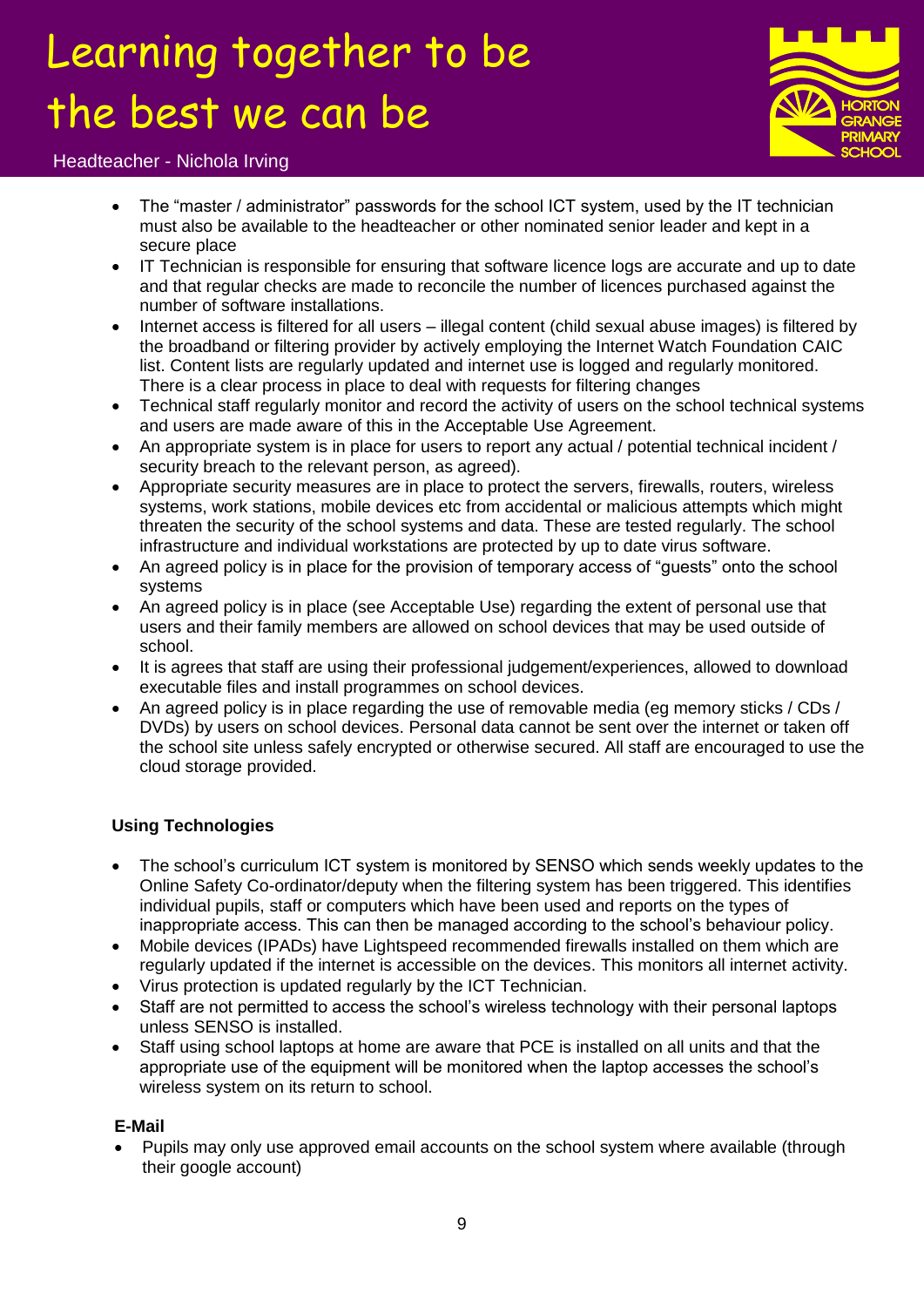

#### Headteacher - Nichola Irving

- Pupils must immediately tell a teacher if they receive offensive material or comments via email.
- Pupils are taught not to reveal personal details of themselves or others in electronic communication, or arrange to meet anyone.
- E-mail sent to an external organisation must be authorised before sending, in the same way as a letter written on school headed paper
- Staff should, wherever possible, use the admin email address for contacting parents. Personal or NCC email addresses should not be used to contact parents without discussing the implications of this with the Online Safety Co-ordinator/ headteacher. If parents make contact through the county email system, this should be reported to the Online Safety Co-ordinator.
- Any e-mails containing sensitive or personal, identifiable data should be removed to a separate folder to avoid accidental disclosure.
- Any attachments saved that may contain personal information should only be saved onto school equipment.

#### **School Website**

- The contact details on any school website should be the school address, email and telephone number. Staff and pupil details or personal information is not to be published.
- The headteacher has overall editorial responsibility and ensures that the content is accurate and appropriate.
- Photographs that include pupils are selected carefully so that they do not enable individual children to be clearly identified.
- Pupil's full names are not used anywhere on the website.
- Written permission from parents/carers must be obtained before photographs of pupils are published on the website. This is done on entering school but can be updated at any time. Any parent who wishes to withdraw this permission should contact the school office.

#### **Social networking and personal publishing**

- Any social network sites used to support learning or links with other schools must be secure. They must be approved by the headteacher before use and any content uploaded should be checked by the teacher. The teacher is also responsible for pre-checking any content to be viewed by the children.
- The school blocks access to public social networking sites. Newsgroups are also blocked.
- Pupils are told never to give information which may allow them to be identified.
- Parents are invited to online safety events which advise that the use of social network sites (as well as other digital media) outside school brings a range of dangers for primary aged pupils. Parents are given the opportunity to suggest training or information requirements that they may have regarding Online safety.
- Staff are provided with guidance to support their safe use of social networking sites out of school through the Staff Social Network policy and County Council Guidelines.

#### **Unsuitable/inappropriate activities**

Some internet activity is illegal and would obviously be banned from school and all other technical systems. Other activities e.g. cyber-bullying would be banned and could lead to criminal prosecution. There are however a range of activities which may, generally, be legal but would be inappropriate in a school context, either because of the age of the users or the nature of those activities.

The school believes that the activities referred to in the following section would be inappropriate in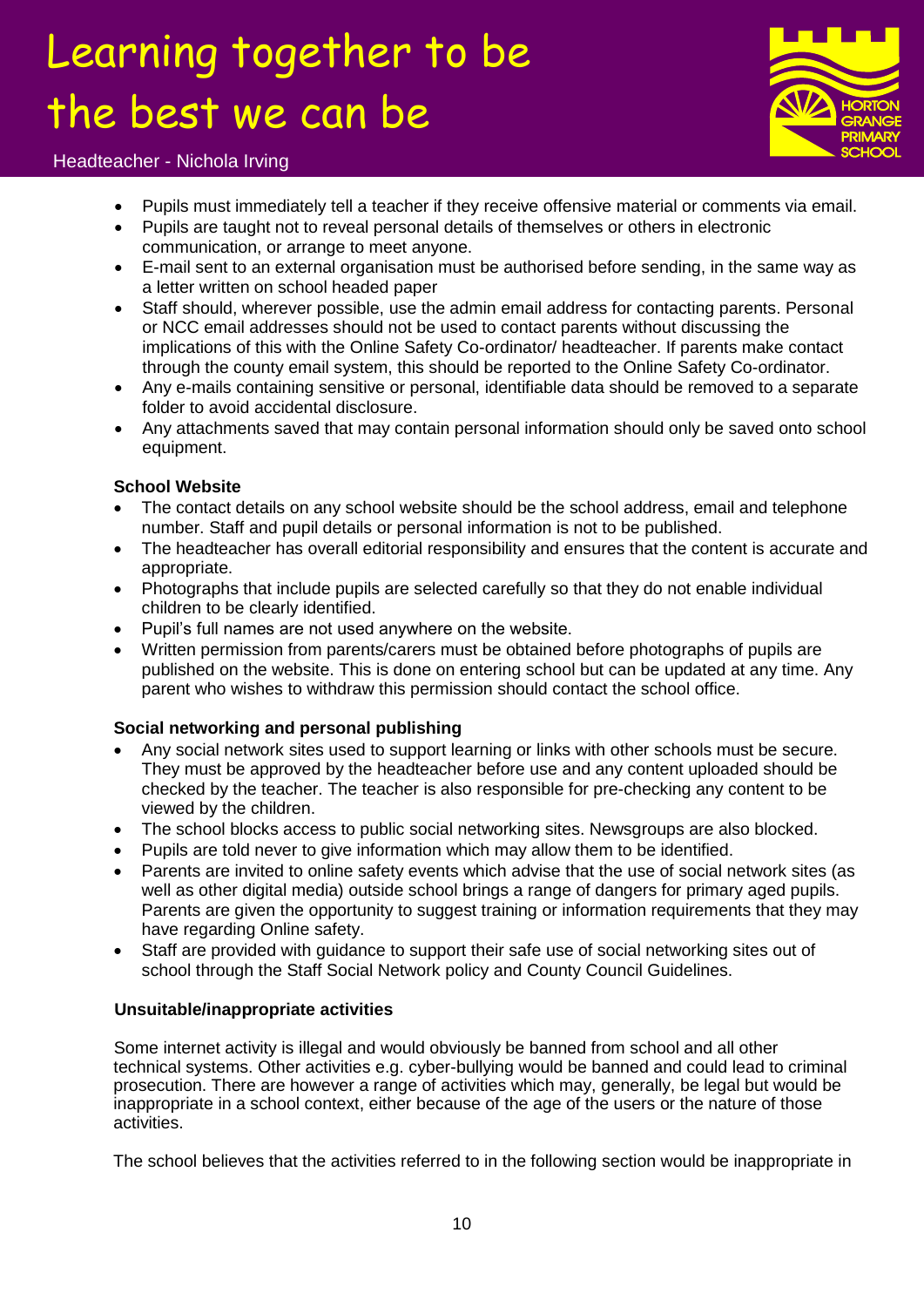

Headteacher - Nichola Irving

a school context and that users, as defined below, should not engage in these activities in school or outside school when using school equipment or systems.

**User Actions Users shall not visit Internet sites, make, post, download, upload, data transfer, communicate or pass on, material, remarks, proposals or comments that contain or relate to:**

|                                                                                                                                                             | Acceptable | Acceptable at certain times | Acceptable for nominated users | <b>Anacceptable</b> | Unacceptable and illegal |
|-------------------------------------------------------------------------------------------------------------------------------------------------------------|------------|-----------------------------|--------------------------------|---------------------|--------------------------|
| Child sexual images - the making, production or distribution of indecent<br>images of children. Contrary to The Protection of Children Act 1978             |            |                             |                                |                     | Ġ                        |
| Grooming, incitement, arrangement or facilitation of sexual acts against children<br>contrary to the Sexual Offences Act 2003                               |            |                             |                                |                     | ø                        |
| Possession of an extreme pornographic image (grossly offensive, disgusting or<br>otherwise of an obscene character) contrary to the Criminal Justice and    |            |                             |                                | я                   | ø                        |
| Criminally racist material in UK - to stir up religious hatred (or hatred on the<br>grounds of sexual orientation) - contrary to the Public Order Act 1986. |            |                             |                                |                     | Ø                        |
| Promotion of any kind of discrimination                                                                                                                     |            |                             |                                |                     |                          |
| Threatening behaviour, including promotion of physical violence or mental harm                                                                              |            |                             |                                |                     |                          |
| Any other information which may be offensive to colleagues or breaches the<br>integrity of the ethos of the school or brings the school into disrepute      |            |                             |                                | B                   |                          |
| Using school systems to run a provate business                                                                                                              |            |                             |                                |                     |                          |
| Using systems, applications, websites or other mechanisms that bypass the<br>filtering or other safeguardsemployed by the school                            |            |                             |                                |                     |                          |
| Infringing copyright                                                                                                                                        |            |                             |                                |                     |                          |
| Revealing or publicising confidential or proprietary information (e.g.<br>financial/personal information, databases, computer/network access                |            |                             |                                | 四                   |                          |
| Creating or propagating a computer virus or other harmful files                                                                                             |            |                             |                                | 82                  |                          |
| Unfair usage (downloading/uploading large files that hinders others<br>in the their use of the internet                                                     |            |                             |                                |                     |                          |
| Online gaming (educational)                                                                                                                                 |            |                             |                                |                     |                          |
| Online gaming (non-educational)                                                                                                                             |            |                             |                                |                     |                          |
| Online gambling                                                                                                                                             |            |                             |                                |                     |                          |
| Online shopping/commerce                                                                                                                                    |            |                             |                                |                     |                          |
| File sharing                                                                                                                                                |            |                             |                                |                     |                          |
| Use of social media                                                                                                                                         |            |                             |                                |                     |                          |
| Use of messaging apps                                                                                                                                       |            |                             |                                |                     |                          |
| Use of video broadcasting e.g. YouTube                                                                                                                      |            |                             |                                |                     |                          |

#### **Responding to incidents of misuse**

 If staff or pupils discover an unsuitable site, it must be reported immediately to the teacher and then the Online Safety Co-ordinator/Deputy, who will report the site to the appropriate person in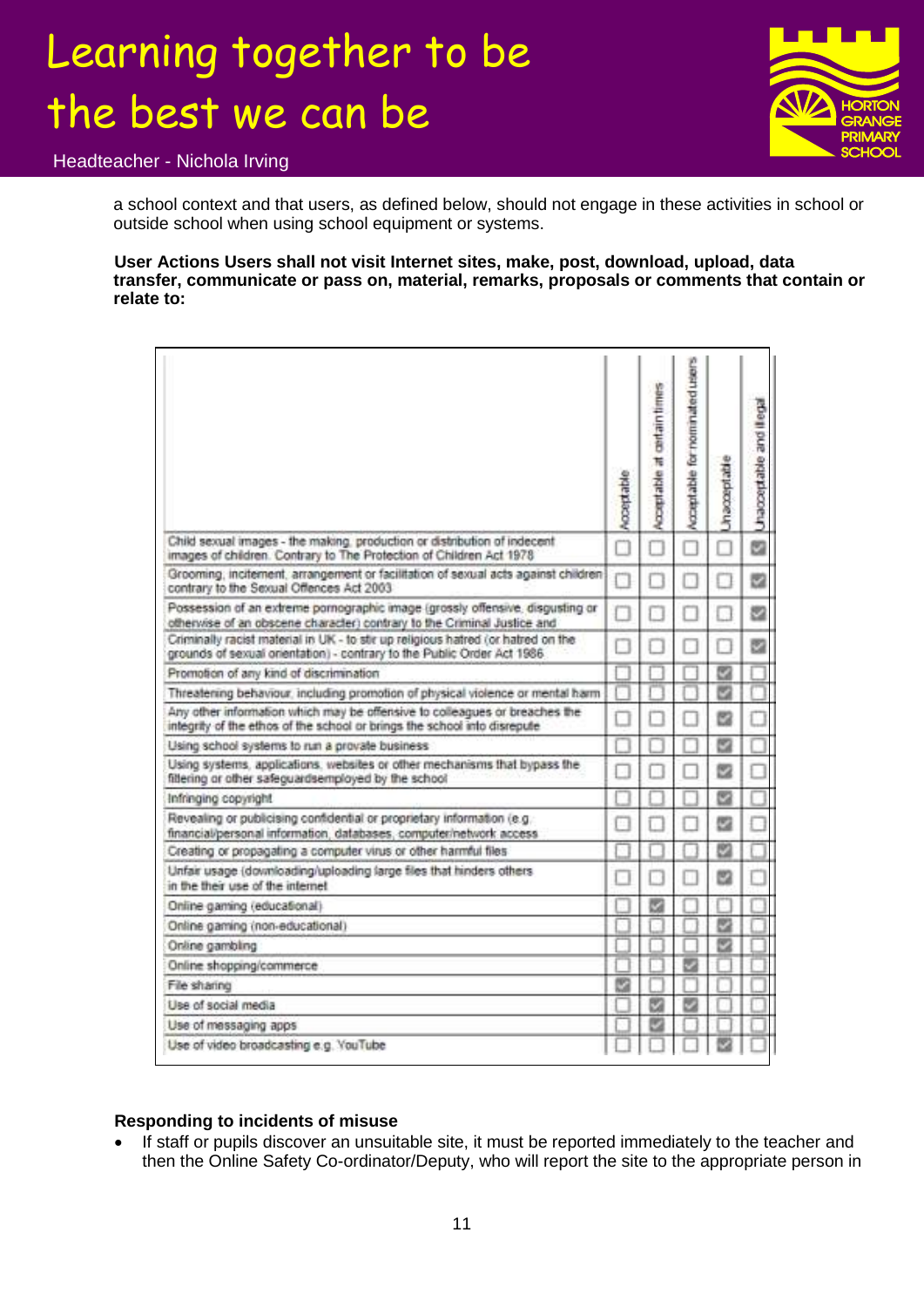

#### Headteacher - Nichola Irving

the local authority (Richard Taylor) according to the safety incident flow chart displayed in the staff room. Following the flow chart, if it is felt that the incident is a child protection issue; this will immediately be reported to the headteacher and LCSB as necessary.

- If an incident involves extremist material, the Police should also be notified as well as the LSCB if it is felt that the access has been deliberately sought.
- All internet access including emails will be monitored through SENSO on the curriculum network. The admin system is protected by a separate firewall system.
- Regular updates from the local authority providing guidance for the safe use of technologies are acted on as it is received.

#### **Mobile Phones and Mobile Devices**

- In order to ensure the safety of both children and staff, mobile phones and other mobile devices should not be visible in the vicinity of children during the school day. Mobile phones should not be used during teaching sessions. If it is felt necessary to make phone calls/take messages during the school day this must occur during lunch / break times in an areas where there are no children (e.g. empty classroom/staff room). This is to safeguard teachers as well as pupils.
- Staff should not give out personal mobile numbers to pupils.
- Pupils in Year 4 and above who begin walking home unaccompanied will be allowed to bring phones into school for their safety if children and parents read and sign the acceptable use policy (specifically aimed at key stage 2) This will be on the understanding that the phones will not be turned on while in the school building, are kept by the teacher in a locked, safe place and are brought in at the owners' risk. Infringement of these rules will result in the phone being confiscated for the duration of the school day and parents contacted.
- As part of the children's online safety education, children are taught how to respond in the instance of receiving malicious messages or texts.

#### **Use of digital and video images**

The development of digital imaging technologies has created significant benefits to learning. allowing staff and pupils instant use of images that they have recorded themselves or downloaded from the internet. However, staff, parents / carers and pupils need to be aware of the risks associated with publishing digital images on the internet. Such images may provide avenues for cyber bullying to take place. Digital images may remain available on the internet forever and may cause harm or embarrassment to individuals in the short or longer term. It is common for employers to carry out internet searches for information about potential and existing employees. The school will inform and educate users about these risks and implement policies to reduce the likelihood of the potential for harm:

- When using digital images, staff should inform and educate pupils about the risks associated with the taking, use, sharing, publication and distribution of images. In particular they should recognise the risks attached to publishing their own images on the internet eg on social networking sites.
- In accordance with guidance from the Information Commissioner's Office, parents / carers are welcome to take videos and digital images of their children at school events for their own personal use (as such use in not covered by the Data Protection Act). To respect everyone's privacy and in some cases protection, these images should not be made publicly available on social networking sites, nor should parents / carers comment on any activities involving other pupils in the digital / video images.
- Staff and volunteers are allowed to take digital / video images to support educational aims, but must follow school policies concerning the sharing, distribution and publication of those images.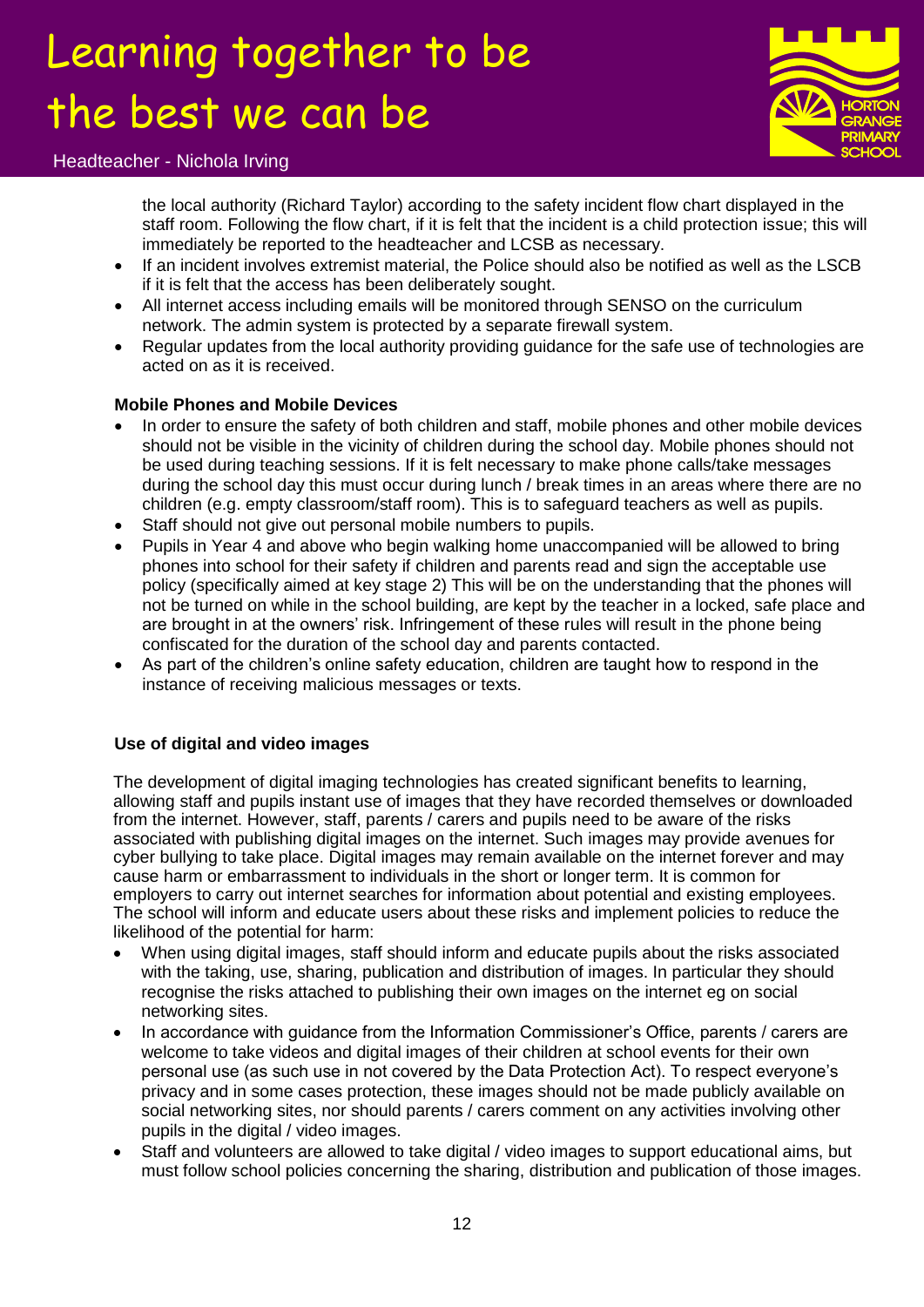

#### Headteacher - Nichola Irving

Those images should only be taken on school equipment; the personal equipment of staff should not be used for such purposes.

- Care should be taken when taking digital / video images that pupils are appropriately dressed and are not participating in activities that might bring the individuals or the school into disrepute.
- Pupils must not take, use, share, publish or distribute images of others without their permission Photographs published on the website, or elsewhere that include pupils will be selected carefully and will comply with good practice guidance on the use of such images.
- Pupils' full names will not be used anywhere on a website or blog, particularly in association with photographs.
- Written permission from parents or carers will be obtained before photographs of pupils are published on the school website
- Parents on school visits will be instructed not to take photographs on personal devices

#### **Data Protection**

Personal Data is defined as any data which relates to a living individual who can be identified from the data. This includes opinion about the individual. Sensitive Personal Data about a person includes information about their racial or ethnic origin, political opinions, their religious beliefs or other beliefs of a similar nature, whether they are a member of a trade union and their physical or mental health or condition. Personal data is recorded, processed, transferred and made available according to the General Data Protection Regulation 2018 and is:

- Fairly and lawfully processed
- Processed for limited purposes
- Adequate, relevant and not excessive
- Accurate
- Kept no longer than is necessary
- Processed in accordance with the data subject's rights
- Secure and only transferred to others with adequate protection

#### **Transfer of Data**

Whenever possible secure online storage is used to ensure that documents do not need to be transferred to limit the risk. We ensure that data is stored in accordance with the requirements laid down by the Information Commissioner's Office and within the EU. This also applies to cloud storage used. The school ensures that:

- It holds the minimum personal data necessary to enable it to perform its function and does not hold it for longer than necessary for the purposes it was collected for.
- The data held is accurate, up to date and inaccuracies are corrected as quickly as possible.
- All personal data is fairly obtained in accordance with our "Privacy Notice" and lawfully processed in accordance with Horton Grange's conditions for processing procedures.
- Personal and sensitive data relating to pupils or staff is not emailed as this is not secure.
- Personal data including assessment data is transferred using secure file transfer.
- Where information does need to be transferred between devices then encrypted memory sticks are used.
- It has clear and understood arrangements for the security, storage and transfer of personal data
- It is registered as a Data Controller for the purposes of the GDPR.
- Data subjects have a right to access their data and there are clear procedures for this.
- There are clear and understood policies and routines for the deletion and disposal of data.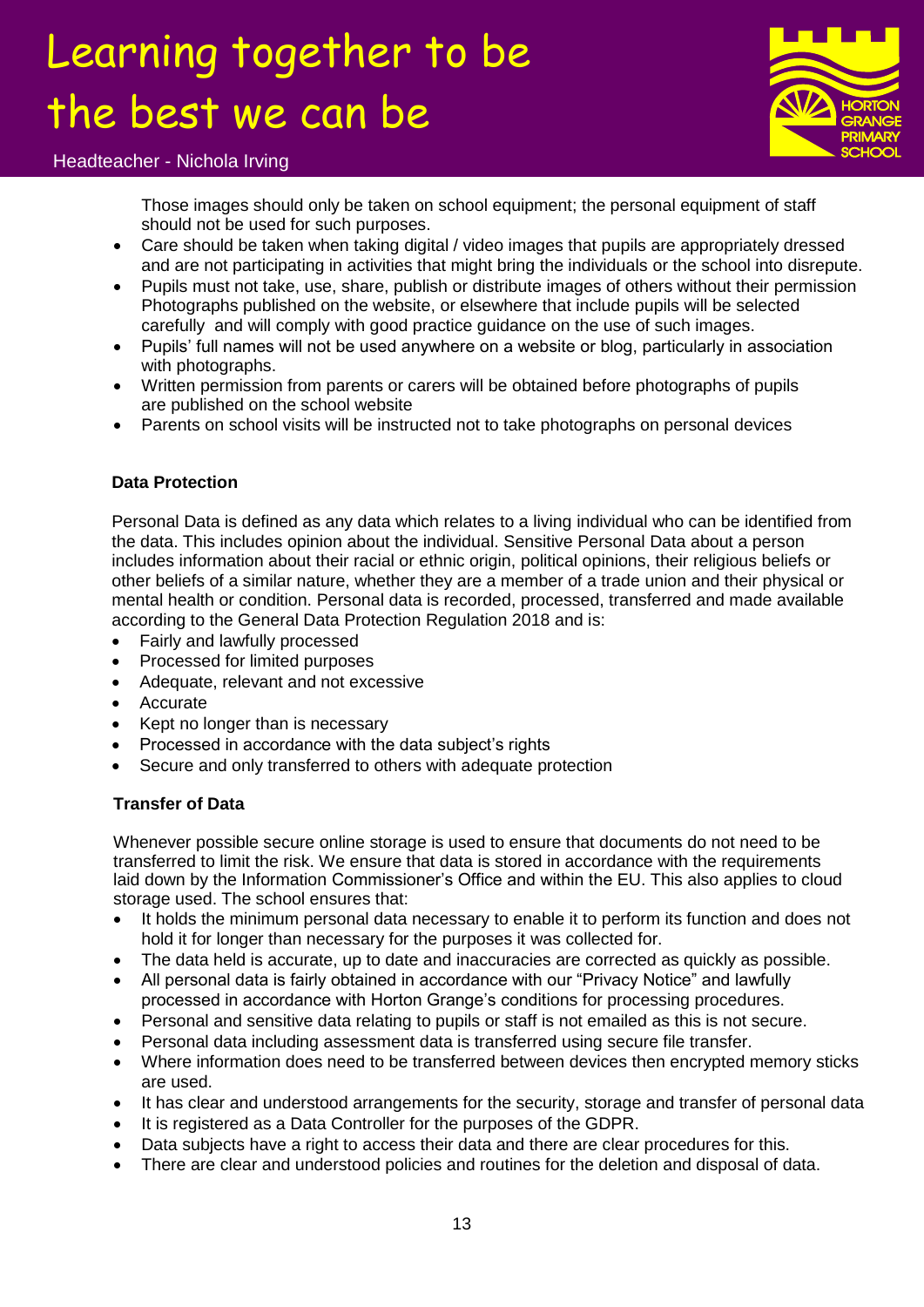

#### Headteacher - Nichola Irving

- There is a policy for reporting, logging, managing and recovering from information risk incidents.
- There are clear Data Protection clauses in all contracts where personal data may be passed to third parties.
- Only cloud storage that meets the requirements laid down by the Information Commissioner's office is used to store personal data.
- The staff acceptable use policy clearly defines the data protection measures that staff should take and how data can be securely stored and deleted.

Staff ensure that they:

- Take care to ensure the safekeeping of personal data and minimise the risk or loss or misuse Use personal data only on secure password protected computers and devices and log off at the end of every session
- Transfer data using encryption and secure password protected devices

Where personal data is stored on removable media:

- The data is encrypted and password protected
- The device is password protected
- The device has approved virus and malware checking software
- The data is securely deleted from the device once finished with.

#### **4. Managing Technologies**

Emerging technologies are evolving at a rapid rate and although every attempt is made to protect children from offensive or inappropriate material and misuse, there may be occasions when inadvertent access occurs. The following table shows how the school currently considers the benefit of using these technologies for education outweighs their risks / disadvantages: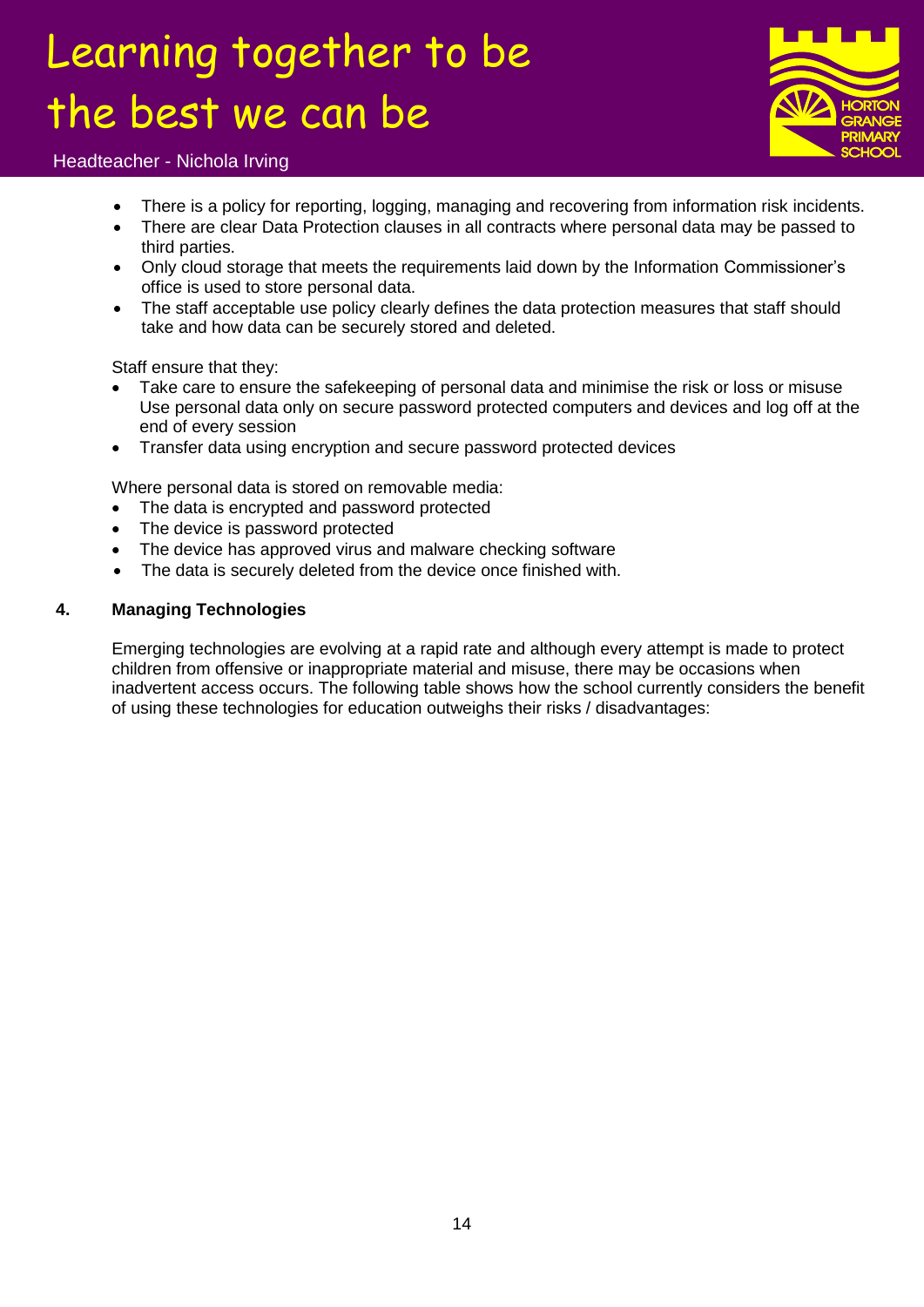Headteacher - Nichola Irving

| <b>Communication Technologies</b>                                                   | Allowed | certain times<br>$\vec{v}$<br>Allowed | staff<br>Allowed for selected | Not allowed | Allowed | at certain times<br>Allowed | Allowed with staff permission | Not allowed |
|-------------------------------------------------------------------------------------|---------|---------------------------------------|-------------------------------|-------------|---------|-----------------------------|-------------------------------|-------------|
| Mobile phones may be brought into school                                            | z       | ø                                     | B                             | .           | 13      | z                           | z                             |             |
| Use of mobile phones in lessons                                                     | ш       |                                       |                               | s           |         | n                           |                               | y           |
| Use of mobile phones in social time                                                 | ఆ       |                                       |                               |             |         |                             |                               | ☑           |
| Taking photos on mobile phones/cameras                                              | ×.      | z                                     |                               |             |         |                             |                               | ⊻           |
| Use of other mobile devices e.g. tablets, gaming devices                            |         | z                                     |                               |             |         |                             |                               | e           |
| Use of personal email address in school.<br>or on school network                    | Ш       |                                       |                               | ⊠           |         |                             |                               | ø           |
| Use of school email for personal emails                                             |         |                                       |                               | s           |         |                             |                               | s           |
| Use of messaging apps                                                               | s       |                                       |                               |             |         |                             | ø                             |             |
| Use of social media                                                                 | ø       |                                       |                               |             |         |                             | Ħ                             | M           |
| Use of blogs                                                                        | s       |                                       |                               |             |         | U.                          | z                             |             |
| The school email is safe, secure and monitored                                      | s       |                                       |                               |             | z       |                             |                               |             |
| Digital communication between staff.<br>pupils, parents/carers must be professional | u       |                                       |                               |             |         |                             | ◡                             |             |

#### **5. Policy Decisions**

- All staff and pupils must agree to the acceptable use policy in ICT agreement which forms part of the staff induction process and on the desktop screen following the login procedure.
- The AUP is regularly explained to the children at their level to ensure their understanding.
- The AUP is included in the home/school agreement to ensure that parents are aware of the high priority that the school places on safe use of technologies. It is also displayed in areas where computers are present.
- SENSO reports are regularly monitored by the Online Safety Co-ordinator/Deputy who in turn reports to the senior management.
- The school keeps a record of all staff and pupils who are granted internet access.
- At key stage 1 /Early Years, access to the internet will be by adult demonstration with directly supervised access to approved online materials.
- At KS2, access to the internet will be by supervised access to online materials filtered by SENSO.